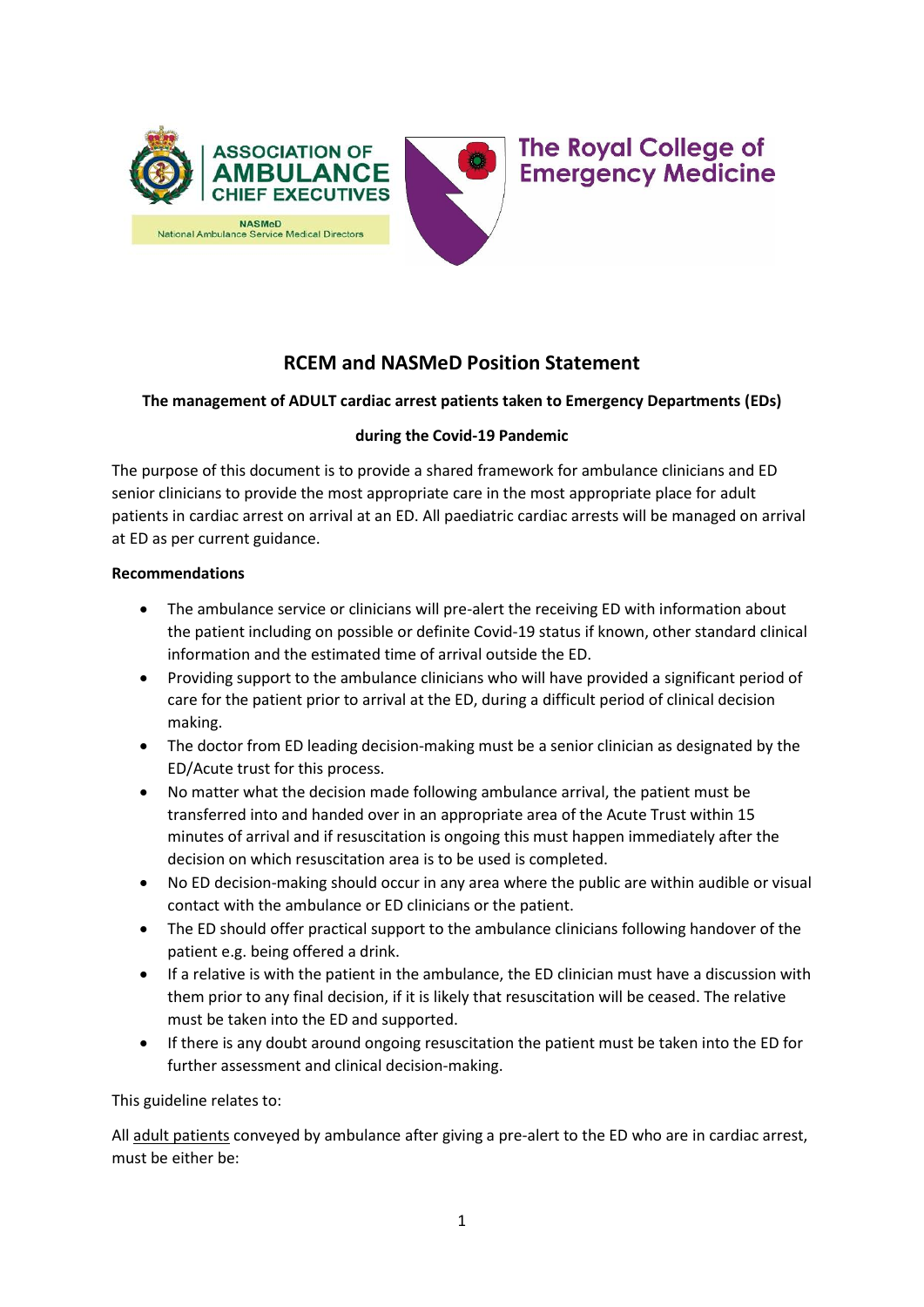- Taken straight into the Emergency Department, to an ED resuscitation room
- OR
- Met outside the ED by a ED senior doctor/clinician who will assess the patient in the back of the ambulance (this must not be within sight or hearing of the public), from which point the duty of care for the patient becomes the acute trust's responsibility - even if the patient is declared deceased and resuscitation is stopped by the ED senior clinician. The patient must be registered on the emergency department information system.

If the emergency department doctor decides to stop resuscitation in the back of the ambulance, the hospital mortuary (or an alternative suitable area) must be open for the ambulance crew to access with the deceased, **within 15 minutes**. If access to the mortuary is not available within 15 minutes the deceased must be allocated an area within the ED and be moved there. This enables the ambulance to be rapidly available for the next emergency call.

The ambulance clinician will also record any decisions made by the ED doctor regarding ongoing resuscitation, stopping resuscitation or moving into the ED in the ambulance clinical patient record.

If the acute trust knows that there is no suitable area available for the ambulance clinician to move a deceased person to immediately after resuscitation is stopped, the patient must be taken into the Emergency Department for the decision to terminate resuscitation to be made there.

If an Acute trust cannot receive a deceased person (where resuscitation is stopped by an ED doctor) into a suitable area **within 15 minutes,** the ambulance clinician/crew will bring the patient into the Emergency Department, into the area advised by the senior ED clinician.

#### **RCEM advice for Emergency Departments on the management of Adult Cardiac arrests**

- **ALL** prehospital cardiac arrests should be treated as Covid positive by EDs until robust information indicates otherwise.
- A senior EM Clinician in full AGP level PPE should go out to the ambulance to assess the patient, accompanied by a runner (in Droplet level PPE) who will stay outside the ambulance.
- From the moment the ED clinician starts to assess the patient, the patient becomes the responsibility of the ED. The ambulance clinician will record the time of handover of duty of care, and from that point all responsibility for documentation and acute trust processes are completely the responsibility of the ED and acute trust.
- A patient who is in cardiac arrest on arrival at ED should be reviewed for reversable causes and co-morbidities as per NICE Covid-19 Rapid guideline: critical care (NG159) https://www.nice.org.uk/guidance/ng159 .
- Ongoing resuscitation efforts by paramedics/ambulance clinicians should continue while the senior clinician reviews available information and the clinical situation. This may, but does not necessarily, involve entering the ambulance to assess the patient. The duty of care for the patient becomes the acute trust's responsibility from this point.
- Cardiac arrest in special circumstances, such as STEMI, children, pregnancy, or traumatic cardiac arrest should be managed as usual but with full respiratory (AGP level) precautions.